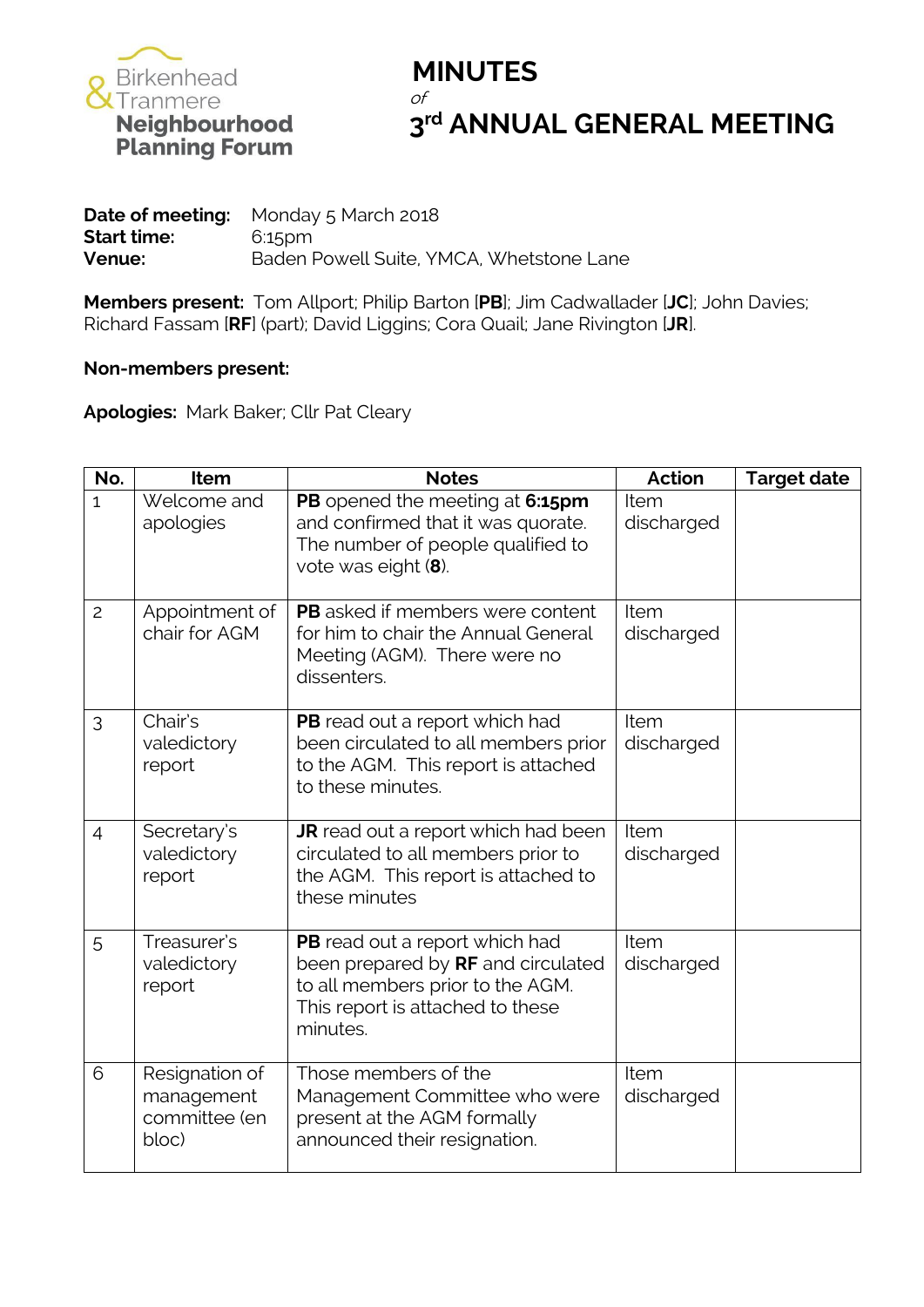| No.            | Item                                                                    | <b>Notes</b>                                                                                                                                                                                                                  | Action<br><b>Target date</b> |  |  |  |  |
|----------------|-------------------------------------------------------------------------|-------------------------------------------------------------------------------------------------------------------------------------------------------------------------------------------------------------------------------|------------------------------|--|--|--|--|
| $\overline{7}$ | Announcement<br>of list of<br>nominations to<br>Management<br>Committee | <b>PB</b> confirmed that four nominations<br>had been made within the notified<br>timeframe (PB; JC; RF and JR). PB<br>asked if anyone else wished to self-<br>nominate from the floor. There<br>were no further nominations. | Item<br>discharged           |  |  |  |  |
| 8              | Vote to confirm<br>composition of<br>Management<br>Committee            | PB, JC, RF and JR were unanimously<br>elected to serve as the<br>Management Committee for the<br>period 2018-19.                                                                                                              | Item<br>discharged           |  |  |  |  |
| 9              | Nominations for<br>Honorary Chair                                       | <b>JR</b> nominated PB, who accepted the<br>nomination. JC seconded the<br>nomination. There were no other<br>nominations.                                                                                                    | Item<br>discharged           |  |  |  |  |
| 10             | Vote to elect<br>Honorary Chair                                         | PB was elected by a majority vote to<br>serve as Honorary Chair for the<br>period 2018-19.                                                                                                                                    | Item<br>discharged           |  |  |  |  |
| 11             | Nominations for<br>Honorary<br>Secretary                                | <b>PB</b> nominated <b>JR</b> , who accepted the<br>nomination. JC seconded the<br>nomination. There were no other<br>nominations.                                                                                            | Item<br>discharged           |  |  |  |  |
| 12             | Vote to elect<br>Honorary<br>Secretary                                  | JR was elected by a majority vote to<br>serve as Honorary Secretary for the<br>period 2018-19.                                                                                                                                | Item<br>discharged           |  |  |  |  |
| 13             | Honorary<br>Treasurer                                                   | Nominations for $\vert$ JC nominated RF who accepted the<br>nomination. PB seconded the<br>nomination. There were no other<br>nominations.                                                                                    | Item<br>discharged           |  |  |  |  |
| 14             | Vote to elect<br>Honorary<br>Treasurer                                  | <b>RF</b> was elected by a majority vote to<br>serve as Honorary Treasurer for the<br>period 2018-19.                                                                                                                         | Item<br>discharged           |  |  |  |  |
| 15             | Nominations for<br>Project Planner                                      | <b>PB</b> nominated <b>JR</b> , who accepted the<br>nomination. RF seconded the<br>nomination. There were no other<br>nominations.                                                                                            | Item<br>discharged           |  |  |  |  |
| 16             | Vote to elect<br>Project Planner                                        | <b>JR</b> was elected by a majority vote to<br>serve as Project Planner for the<br>period 2018-19.                                                                                                                            | Item<br>discharged           |  |  |  |  |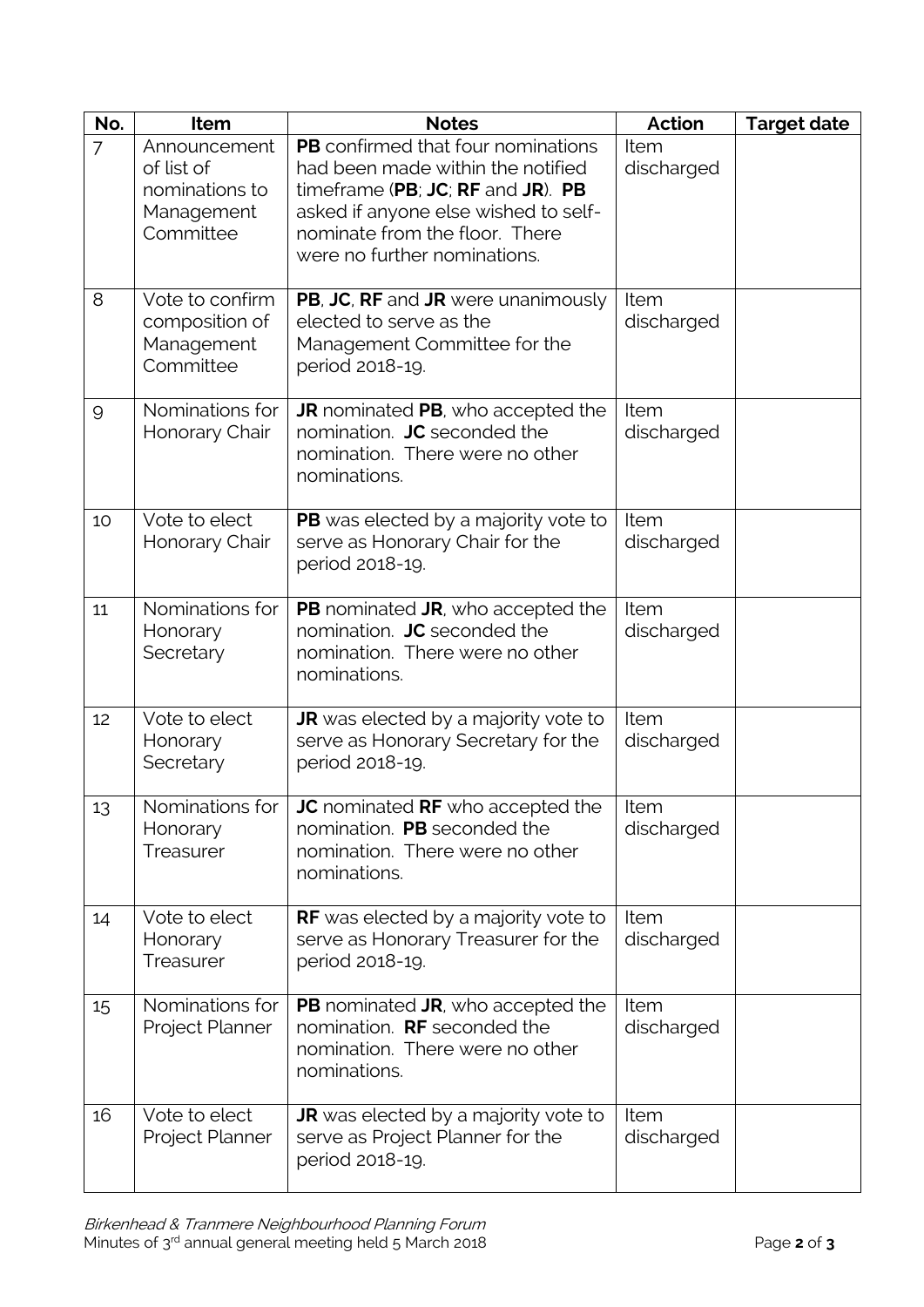| No. | Item                                                                                     | <b>Notes</b>                                                                                                                                       | <b>Action</b>      | <b>Target date</b> |
|-----|------------------------------------------------------------------------------------------|----------------------------------------------------------------------------------------------------------------------------------------------------|--------------------|--------------------|
| 17  | Nominations for<br>Chair of History<br>and Heritage<br>Workgroup                         | <b>JR</b> nominated <b>JC</b> , who accepted the<br>nomination. RF seconded the<br>nomination. There were no other<br>nominations.                 | Item<br>discharged |                    |
| 18  | Vote to elect<br>Chair of History<br>and Heritage<br>Workgroup                           | JC was elected by a majority vote to<br>serve as Chair of the History and<br>Heritage Workgroup for the period<br>2018-19.                         | Item<br>discharged |                    |
| 19  | Nominations for<br>Chair of<br>Planning<br>Applications<br>Workgroup                     | <b>JR</b> nominated PB, who accepted the<br>nomination. <b>RF</b> seconded the<br>nomination. There were no other<br>nominations.                  | Item<br>discharged |                    |
| 20  | Vote to elect<br>Chair of<br>Planning<br>Applications<br>Workgroup                       | PB was elected by a majority vote to<br>serve as Chair of the Planning<br>Applications Workgroup for the<br>period 2018-19.                        | Item<br>discharged |                    |
| 21  | Consideration<br>of any other<br>matter duly<br>notified to the<br>Honorary<br>Secretary | No other matter had been duly<br>notified to the Honorary Secretary.                                                                               | Item<br>discharged |                    |
| 22  | Close of AGM                                                                             | Proceedings were formally closed<br>at <b>7:20pm</b> .<br>Informal discussions ensued<br>thereafter regarding various matters<br>of local concern. | Item<br>discharged |                    |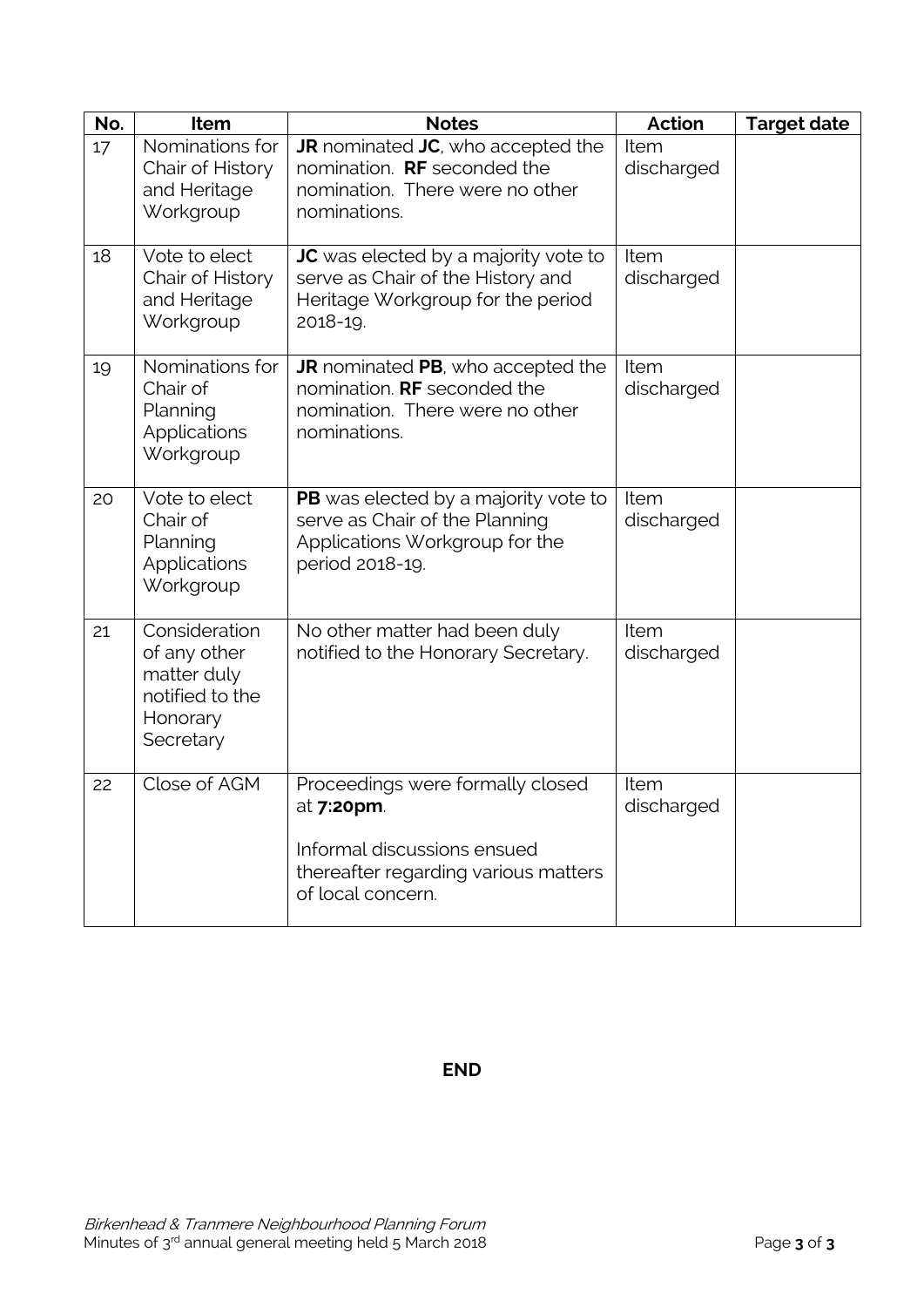

# **3 rd ANNUAL GENERAL MEETING**

### **CHAIR'S VALEDICTORY REPORT**

| <b>Date:</b> | 5 March 2018                             |
|--------------|------------------------------------------|
| Time:        | $6:15 \text{ pm}$                        |
| Venue:       | Baden Powell Suite, YMCA, Whetstone Lane |

We have continued to make progress with our neighbourhood plan, although this has been slower than I would have liked because the management committee needed to take over the work of the community-led housing sub-group to ensure that problems with the disbursement of the Early Stages Support funding for community-led housing were resolved to the satisfaction of *Locality*.

A lot of time has also been spent to fulfil the commitment made to members to establish a community benefit society with associated community land trust to take forward community-led housing projects and any other charitable work that members would like it to achieve. On 30 January 2018 the Birkenhead and Tranmere Community Benefit Society Limited (BATCOM for short) was formally registered by the Financial Conduct Authority, which regulates this type of company structure.

However, the registration of BATCOM has caused some confusion on the part of outside bodies. The Forum's neighbourhood planning functions will continue to be governed by our adopted constitution – nothing will change there. The neighbourhood plan will develop policies for the area, whereas BATCOM will deliver projects. The separation of policy development and project delivery will be ensured by the conflict of interest rules in both the Forum's constitution and the BATCOM governing document.

#### **NEIGHBOURHOOD PLANNING**

The **History and Heritage Workgroup** continued to be chaired by Jim Cadwallader. Most of Jim's time has been taken up with research into the ownership of Tranmere Tunnels. This work has now been completed and it has been established that the Metropolitan Borough of Wirral does own the tunnels and Her Majesty's Land Registry is in the process of awarding qualified title to the Council on this basis. It is hoped that once this process is completed, that the tunnels may then be leased to *Tranmere* Tunnels Volunteers Limited and work can start in earnest to open them to the public.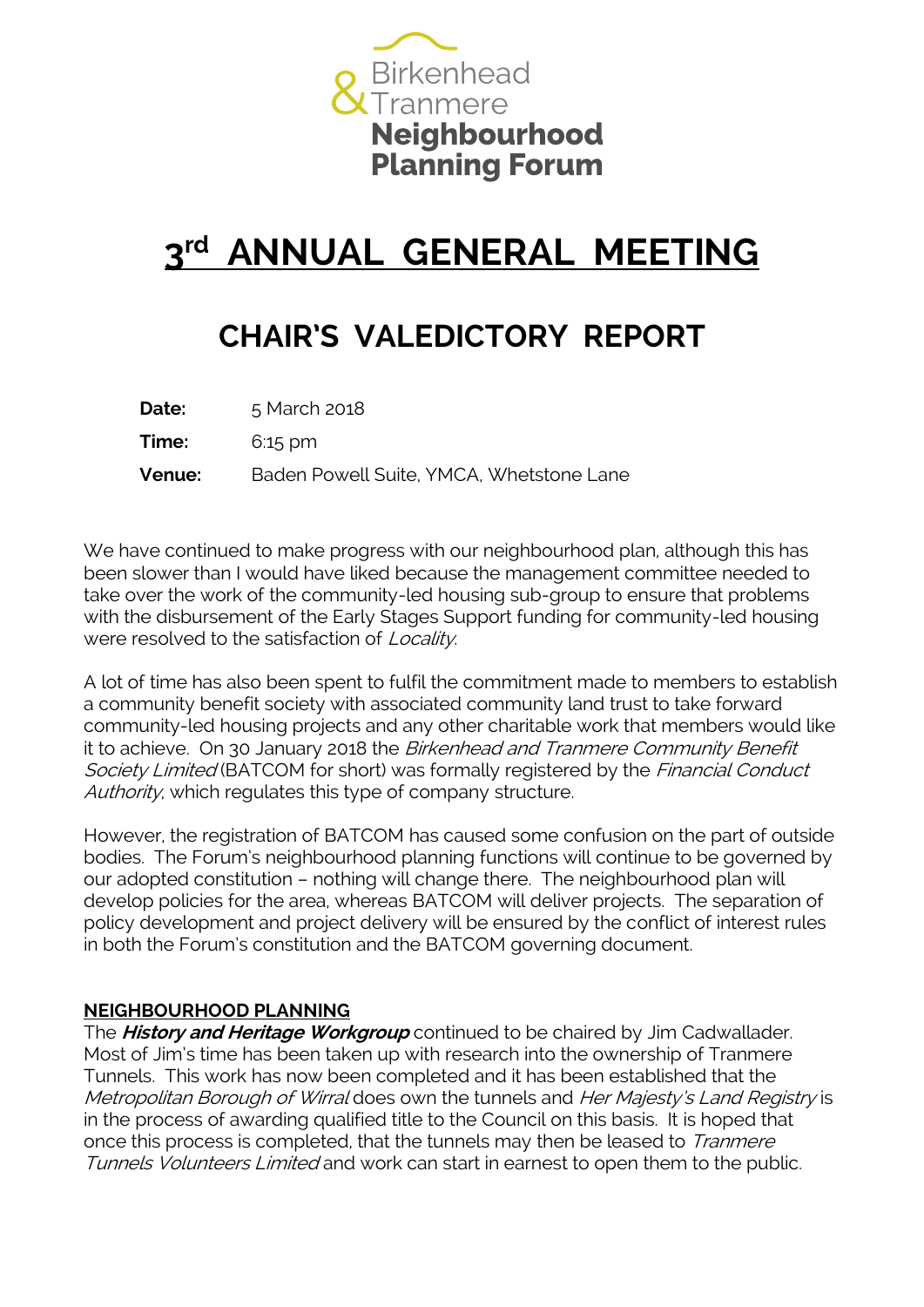Our current public consultation is seeking the views of local people about the future of the tunnels as a tourism venue.

The **Planning Applications Workgroup** was chaired by Philip Barton and submitted eighteen separate consultation responses. Changes to the law were made during this year that mean once the neighbourhood plan is more advanced the Forum will also be informed of any proposed amendments to planning applications.

The **Community Issues Workgroup** was disbanded following the resignation of Greg Vogiatzis as Secretary. The future of These Streets Are Our Streets is uncertain. Now BATCOM has been established, this structure might be used to replace the community issues workgroup. This is a matter that needs further debate over the coming year and depends to a large extent upon how many local people decide to become members of BATCOM.

### **OTHER WORK**

The **Friends of Hamilton Square Conservation Area** continue to make progress. The Hamilton Square Conservation Area Advisory Committee has been established and is now formally recognised by the council. About £50,000 has been made available by the Wirral Chamber of Commerce, the council and Conservation Areas Wirral to produce a conservation area management plan and the advisory committee will be involved in overseeing the preparation of this plan. Much work remains to be done to persuade the council to use its legal powers to prosecute negligent owners of listed buildings. Another success has been to persuade BT and the council to relocate one of the Grade II-listed K6 telephone kiosks from Duncan Street/Hamilton Street to the junction of Price Street with Argyle Street, where a K6 kiosk had been sited from between about 1935 and 1995.

### **VOTE OF THANKS**

I would like to thank all other members of the Management Committee for their support and hard work over the past year.

**Prepared by: Philip Barton (Honorary Chair) 14 February 2018**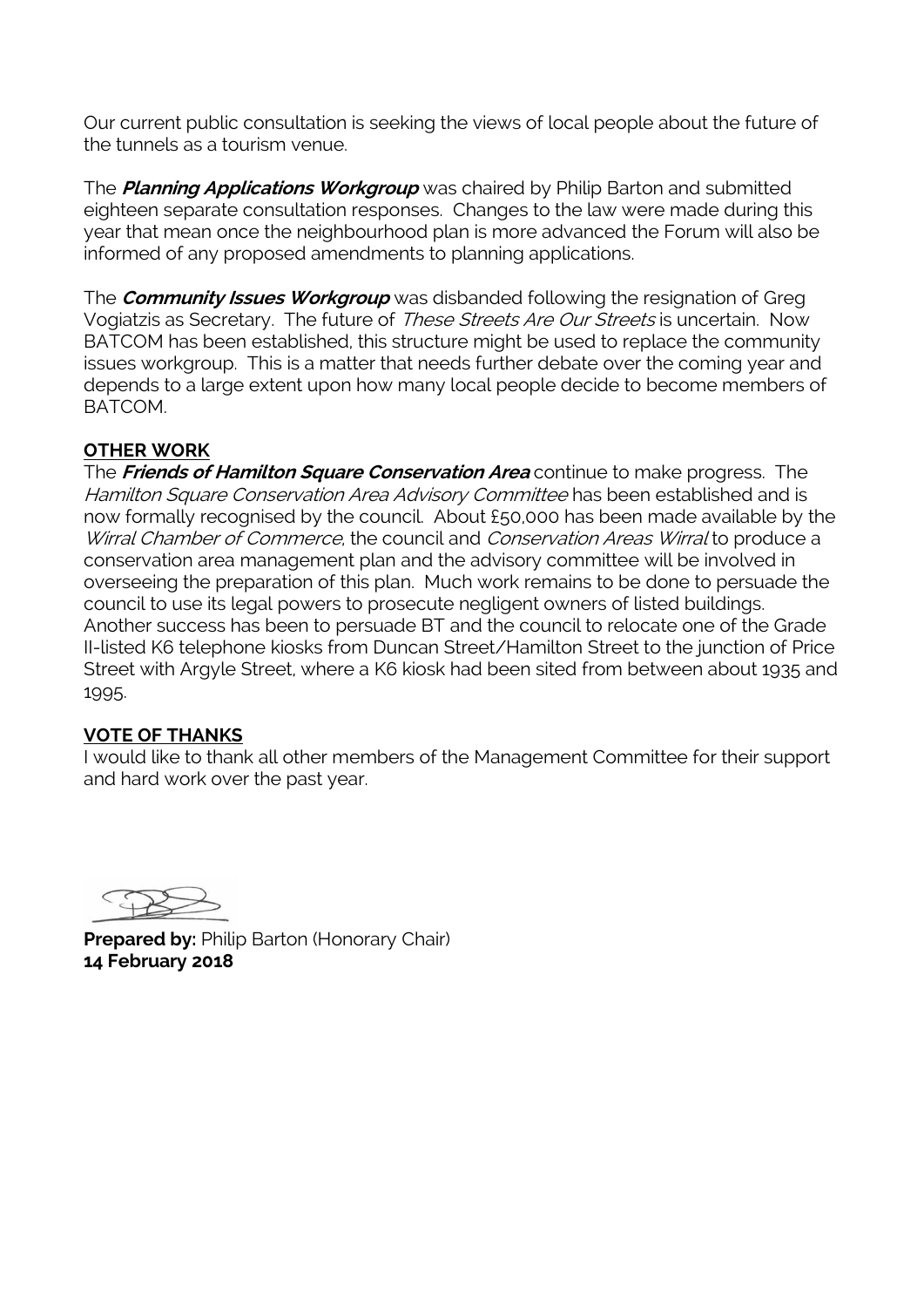

# **3 rd ANNUAL GENERAL MEETING**

### **SECRETARY'S VALEDICTORY REPORT**

| <b>Date:</b>  | 5 March 2018                             |
|---------------|------------------------------------------|
| Time:         | $6:15 \text{ pm}$                        |
| <b>Venue:</b> | Baden Powell Suite, YMCA, Whetstone Lane |

I would like to thank all members of the Forum and management committee for their involvement and support during the past year.

Progress has been slow with our neighbourhood plan but the final stages of our topicbased consultations will be completed during March 2018, which will then allow us to develop policies to address the issues that are important to people.

I am pleased to report the establishment of the Birkenhead & Tranmere Community Benefit Society (BATCOM) which is available for local people and groups to use to deliver community events and initiatives, including community-led housing projects.

I would like to encourage as many people as possible to sign up to be a member of BATCOM. A financial commitment is involved but it earns interest and can be withdrawn if you need it back (subject to certain rules to protect the viability of BATCOM). BATCOM is regulated by the *Financial Conduct Authority*. The founder members will also be seeking to register BATCOM with *Her Majesty's Revenue & Customs* as an exempt charity, which will make it easier to work with other charities.

Allivigeton

**Prepared by:** Jane Rivington (Honorary Secretary) **19 February 2018**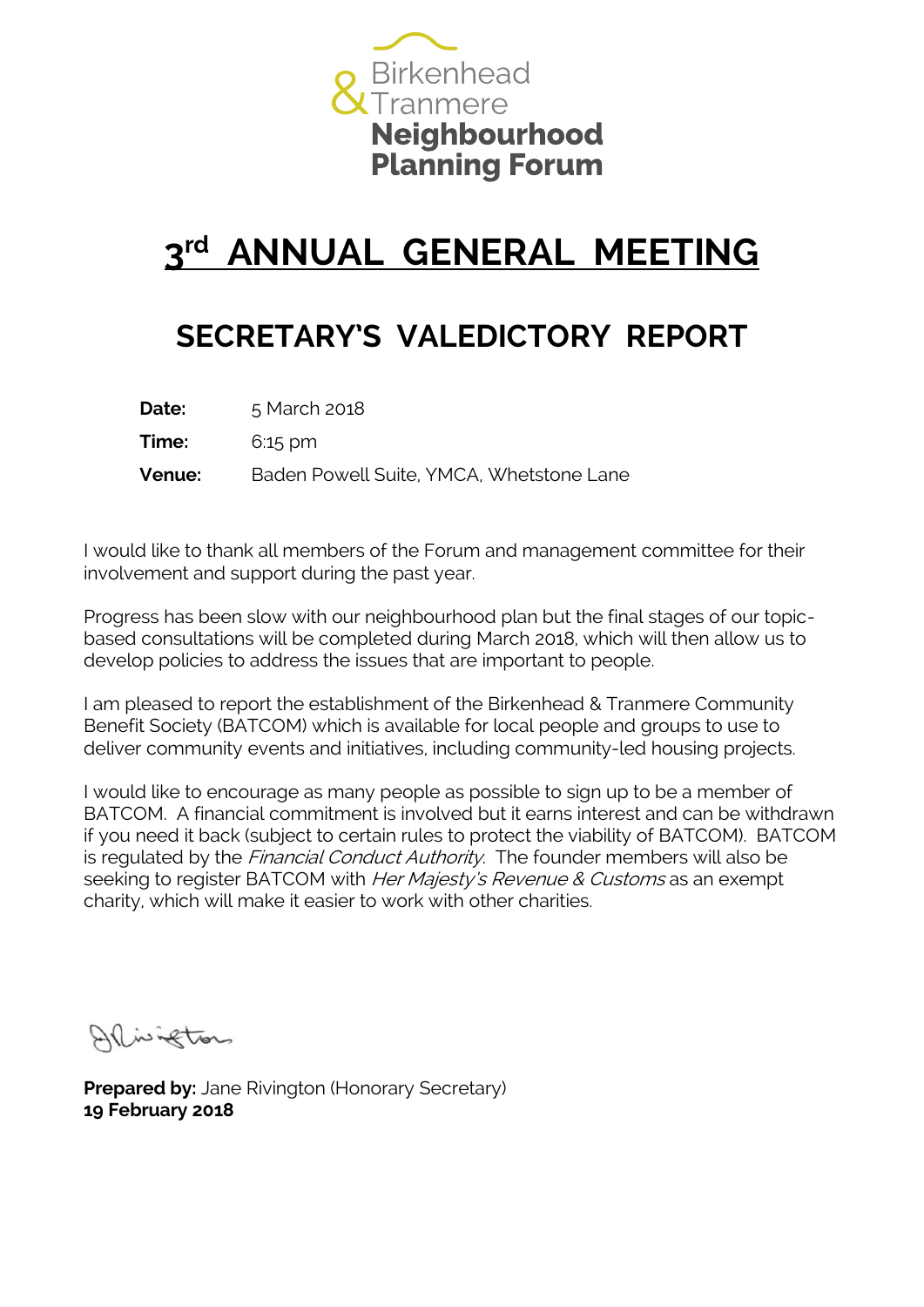

# **3 rd ANNUAL GENERAL MEETING**

### **TREASURER'S VALEDICTORY REPORT**

**Date:** 5 March 2018

**Time:** 6:15pm

**Venue:** Baden Powell Suite, YMCA, Whetstone Lane

#### **BANKING DETAILS**

Institution: **Yorkshire Bank, 2 Prince's Pavement, Birkenhead. CH41 2XY** Account number: **44233053** Sort code: **05-02-45**

### **STATEMENT OF ACCOUNTS CALENDAR YEAR 2017**

The accounts are based on a non-accrual basis; that is, the report covers only items paid in the bank account or paid out from the banking account during the accounting period (cash in/ cash out basis). No external audit of these accounts has occurred.

### **CURRENT BALANCE**

As at 19 February 2018 cash in the bank is **£2,060.07**

Richard Frassen

**Prepared by:** Richard Fassam (Honorary Treasurer) **19 February 2018**